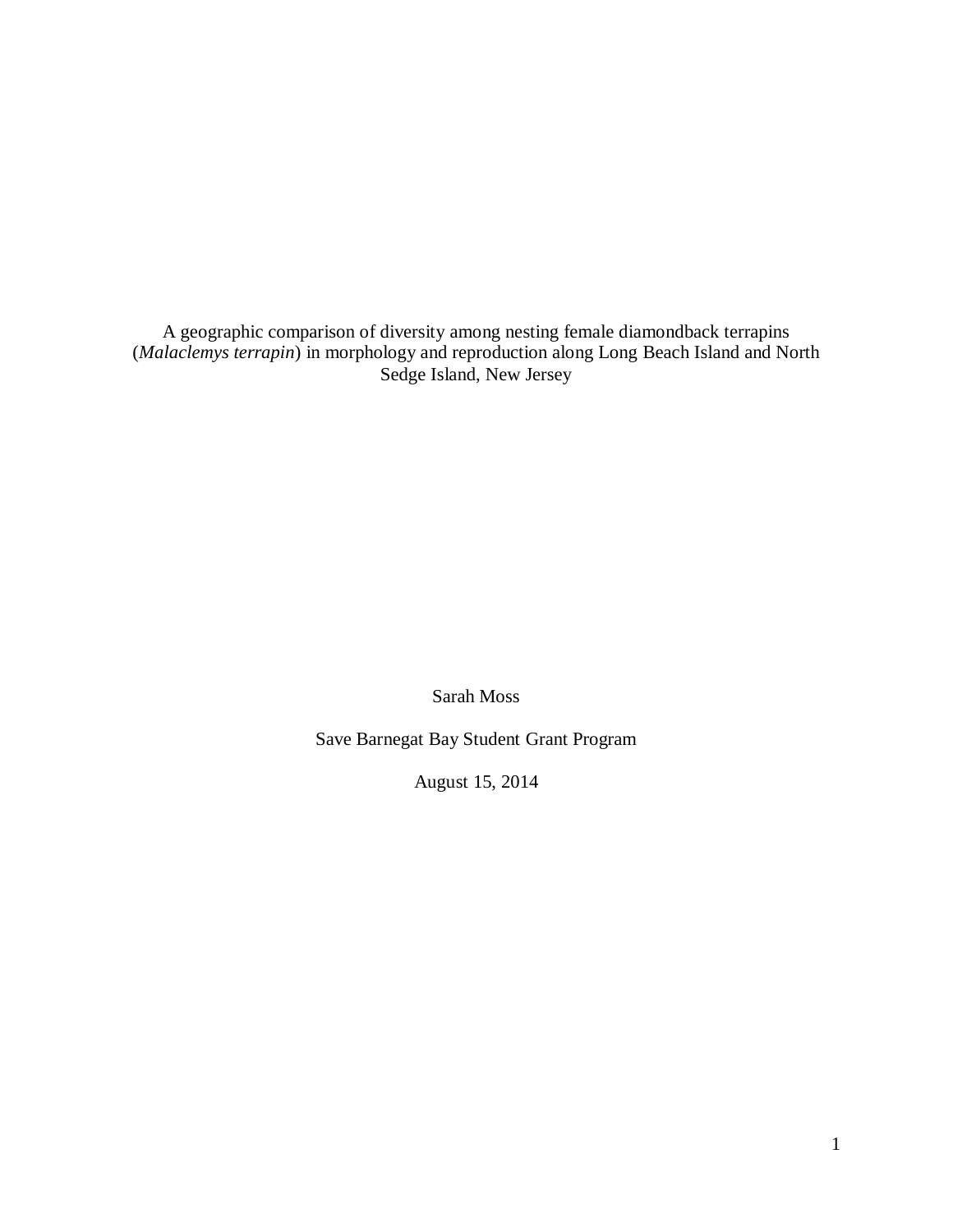### **Abstract:**

The estuaries surrounding Barnegat Bay and Long Beach Island are diverse ecosystems that are home to many species, including the diamondback terrapin (*Malaclemys terrapin*). Females prefer to nest in areas of little vegetation and direct sunlight typically associated with disrupted sites or residential areas. The increase in human populations along the New Jersey Shore, especially during the summer months, coincides with terrapin nesting season and may significantly impact the nesting ecology of diamondback terrapins. Nesting ecology varies with geographic location and as such it is important to conduct more studies about local populations in order to better understand the life history traits of the terrapins nesting on the beaches of the New Jersey coast, primarily along Long Beach Island, NJ (LBI) and in the Barnegat Bay Estuary, NJ. This study collected data in the field in LBI in order to analyze nesting female diamondback terrapin body size, nest site location and reproductive output. The 2014 LBI nesting season data collected is compared to that of the 2014 nesting season data on North Sedge Island in the Barnegat Bay Estuary.

#### **Introduction:**

Estuaries are important geographical areas where partially enclosed bodies of water, typically rivers, connect to oceans. Many areas surrounding estuaries are extremely ecologically diverse as they are areas of transition between fresh and salt water. These areas are influenced by tides but are sometimes protected by barrier islands (http://water.epa.gov). The New Jersey Shore, our primary locus of study, consists of barrier island peninsulas that serve as vacation destinations for thousands of people each year. Long Beach Island is home to over 20,000 year round residents and over 100,000 residents during the summer months (www.visitlbiregion.com). Another well-known recreation site is North Sedge Island. Located in the middle of Barnegat Bay (Figure 1.0), the island is comparatively untouched by humans except for small groups that visit the island for educational or recreational activities. Located in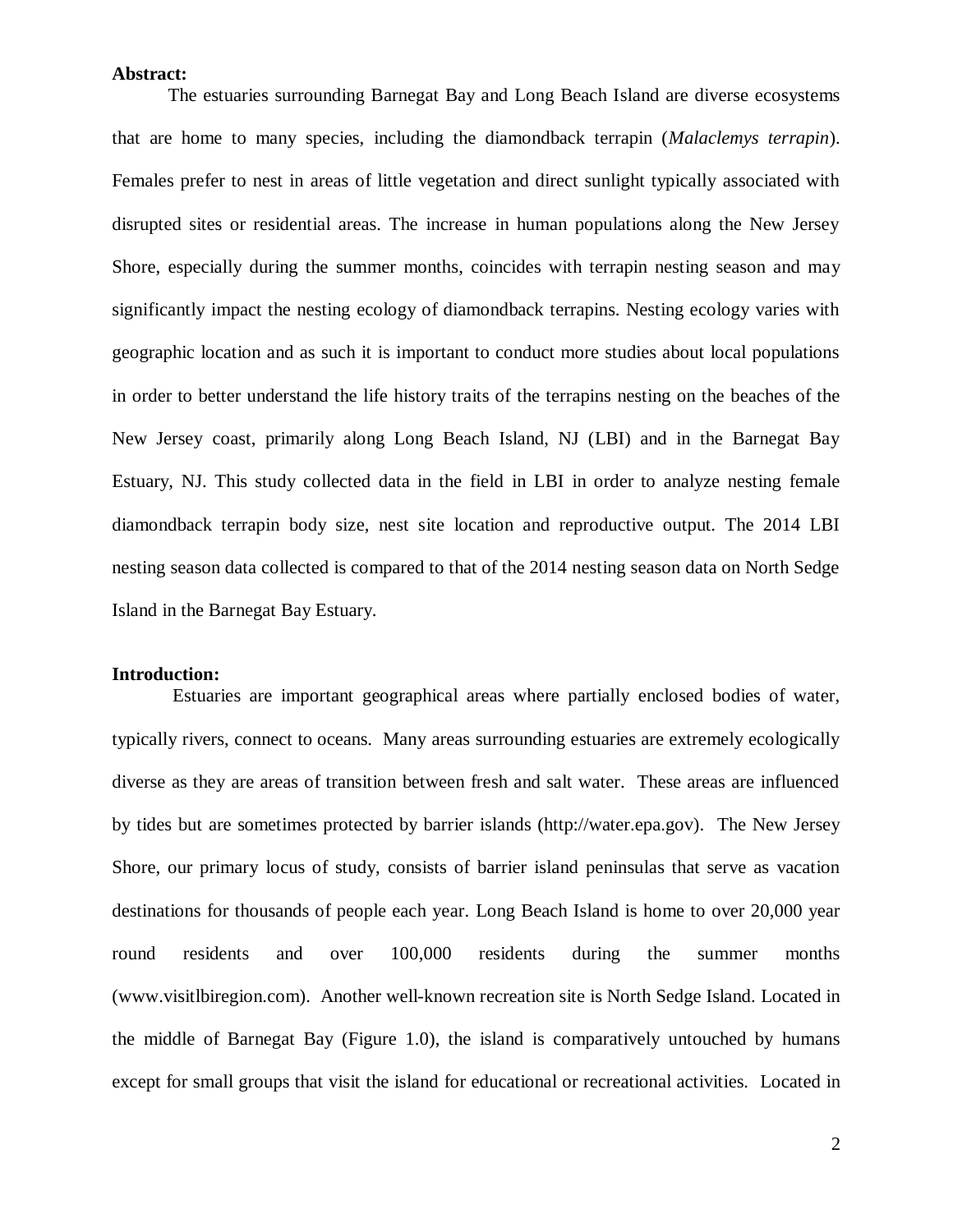the Barnegat Bay area Long Beach Island and North Sedge Island are also home to many species, including the diamondback terrapin (*Malaclemys terrapin*). The diamondback terrapin is an estuarine emydid turtle with a geographical range from Massachusetts to the Gulf of Mexico (Feinberg and Burke 2003). Diamondback terrapins are a model estuarine species or good bioindicators of estuarine health as they are the native to estuaries with marsh or wetland ecosystems and may be impacted by anthropomorphic influences (Blanvillain et al. 2007).

The Northern Diamondback terrapin (*Malaclemys terrapin terrapin*) has a lifespan of 20 to 40 years. Males become reproductively mature at approximately five years of age, and females range between eight to ten years of age (Burger 1977). Mating and nesting season take place between May and early August. Females prefer to nest in areas of little vegetation and direct sunlight typically associated with disrupted sites or residential areas (Kolbe and Janzen 2002). Clutch sizes, or how many eggs are laid by a female, are between 4 to 20 eggs. Past studies have examined nesting ecology and nesting components such as site selection and fidelity and reproductive output in terms of clutch size (Burger 1977; Gibbons et al. 2001; Roosenburg 1996; Roosenburg and Dunham 1997; Roosenburg and Kelley 1996). There is little documentation of nesting habits and reproductive outputs of terrapins in New Jersey and none along LBI. Today, nesting females face many human threats such as habitat fragmentation or destruction and road traffic (Joyal et al. 2001; Szerlag and McRobert 2007). Females are also commonly displaced by development and boat or kayak traffic. The increase in human activity along the New Jersey Shore, notably during the summer months of the terrapin nesting season, may significantly impact the nesting ecology of diamondback terrapins. Nesting ecology varies with geographic location, and as such it is important to conduct more studies about local populations in comparison with other near-by studies in order to better understand the life history traits of terrapins nesting on LBI. These studies are used to create and develop site appropriate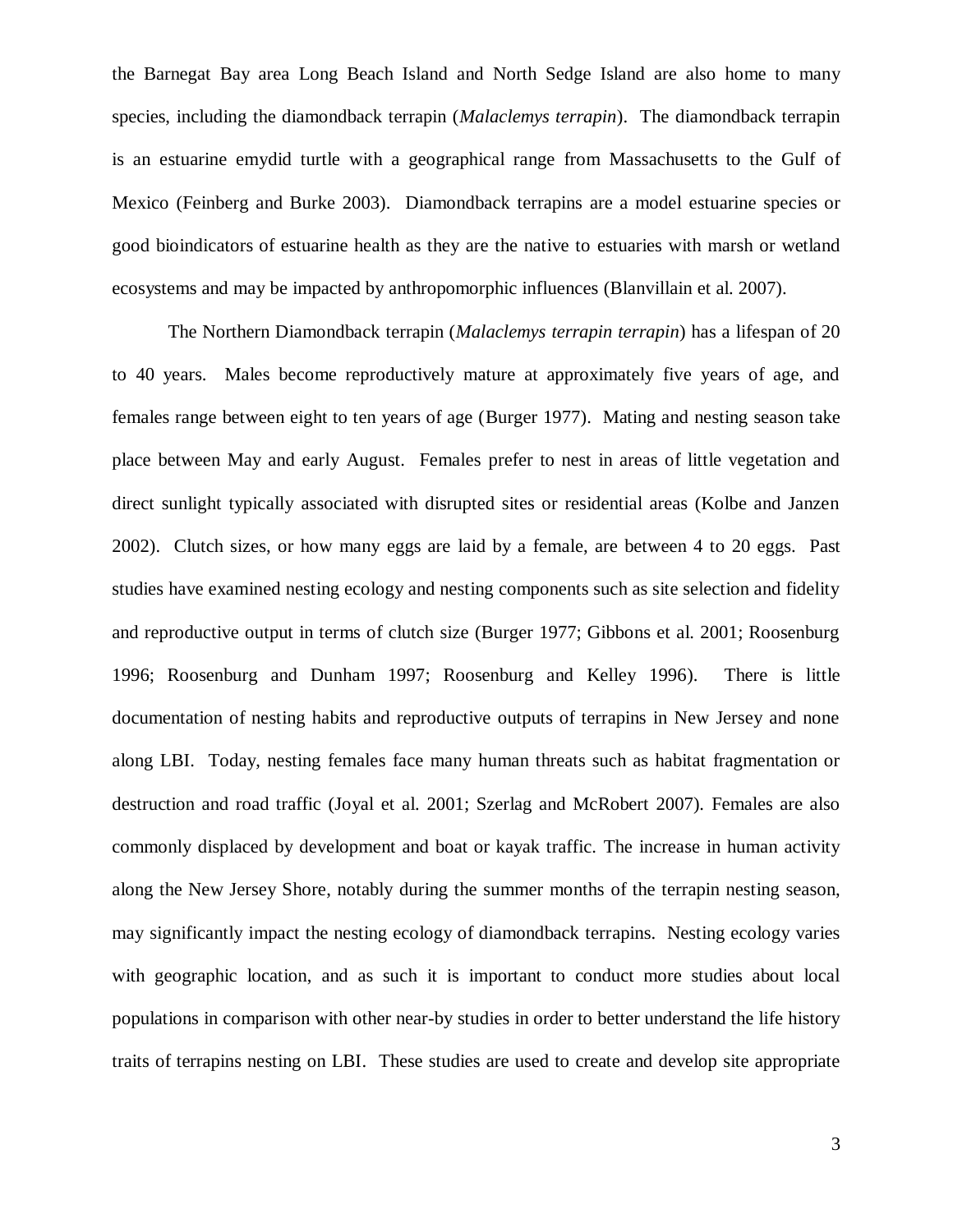conservation plans (Burger 1976). This study used data collected in the field throughout Long Island Beach and North Sedge Island, NJ to analyze nesting female diamondback terrapins.

### **Methods:**

Data collection for the Barnegat Bay Student Research Program took place from late May through August  $1<sup>st</sup>$  on the northern section of Long Beach Island (Figure 2.0) and North Sedge Island (Figure 3.0). Data was recorded on a standardized data sheets and entered weekly into an Excel spreadsheet for analysis. Relocation of clutches was conducted according to the permits awarded to the Terrapin Nesting Project. The handing of turtles was in accordance of the permits allocated to Dr. Wnek by the NJ Division of Fish and Wildlife. Upon encountering nesting females, each was identified using a pre-established notch code and Passive Integrated Transponder (PIT) tag reader (125 and 134 Hz). This study followed the protocol described by Wnek (2010) and when no PIT tag was located the female turtle was then tagged in accordance with the protocol set by Buhlmann and Tuberville (1998). Morphometric measurements followed the protocol described by Wnek (2010). A tree caliper (40 cm) was used to determine carapace and plastron width and length. A balance (2000 g  $+/-1$  g) was used to establish the weight of the nesting female. Soil type descriptions followed the protocol set by Wnek (2010). Every known site where a female has nested was recorded using a global positioning system (GPS) device. When relocating a nest, the number of eggs was recorded. Clutch relocation was designed to follow the protocol of the Terrapin Nesting Project 2013. Each relocated nest was labeled by date, approximate time laid, and turtle identification number. Statistical analysis to identify nesting patterns along LBI was completed using the software SPSS. To compare nesting female body size to weight, a one-way ANOVA was used. To compare clutch sizes of LBI to North Sedge Island, a two sample t-test was used.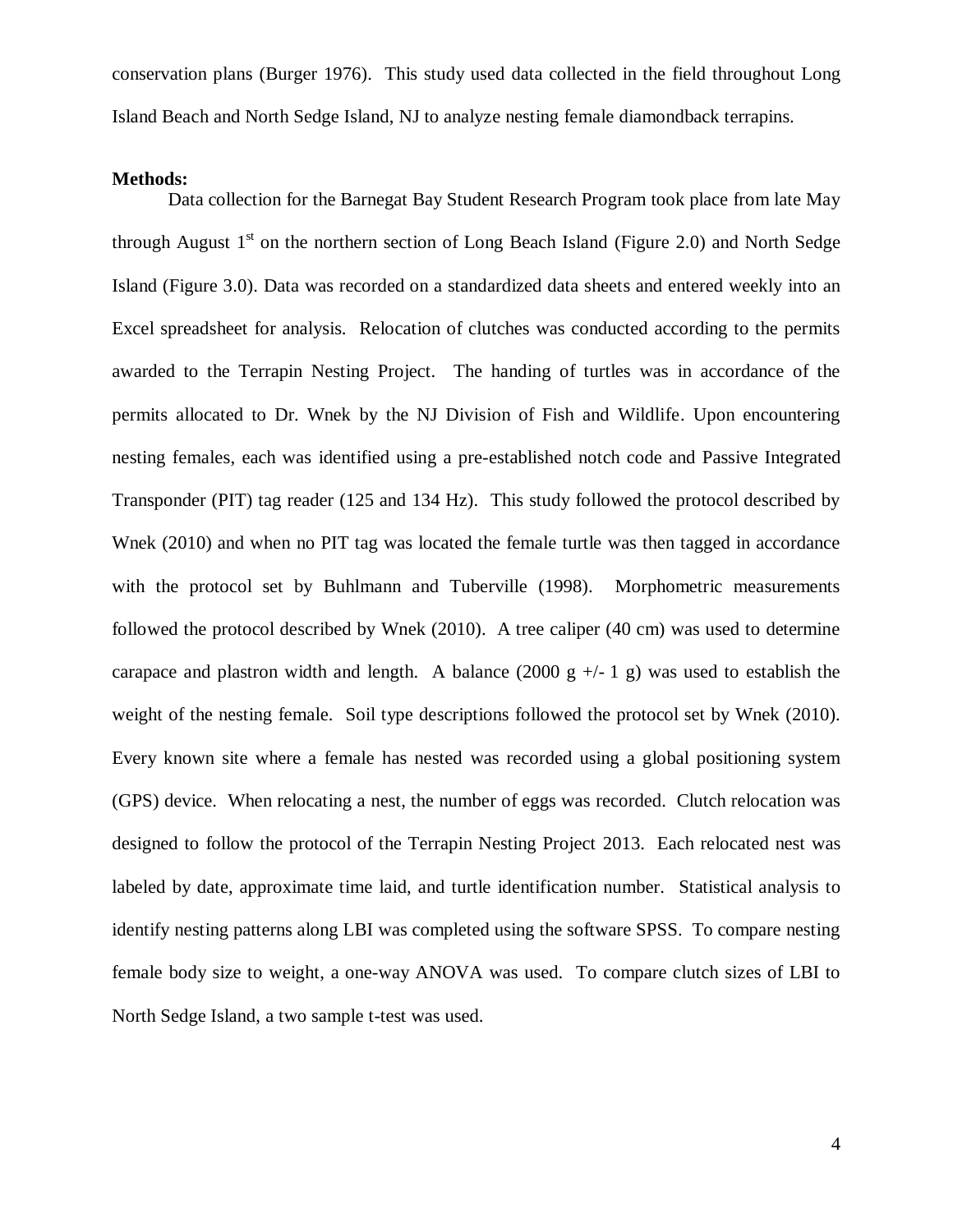



Figure 1.0 A map of Barnegat Bay. Figure 2.0 A map of Long Beach Island, NJ. The yellow indicate the hatcheries of the Terrapin Nesting Project.



Figure 3.0 A map of Sedge Island, NJ.

# **Results:**

The 2014 LBI nesting season was one of the most active nesting seasons recorded to date. The northern end of LBI had a total of 109 female sightings. There were 36 previously tagged females, two of which returned more than once (Table 1.0). There were 73 new tagged females, five of which were sighted twice (Table 2.0). The most common nesting sites on LBI and North Sedge Island were where the nesting turtles had direct access to land (Figures 4.0 & 5.0). In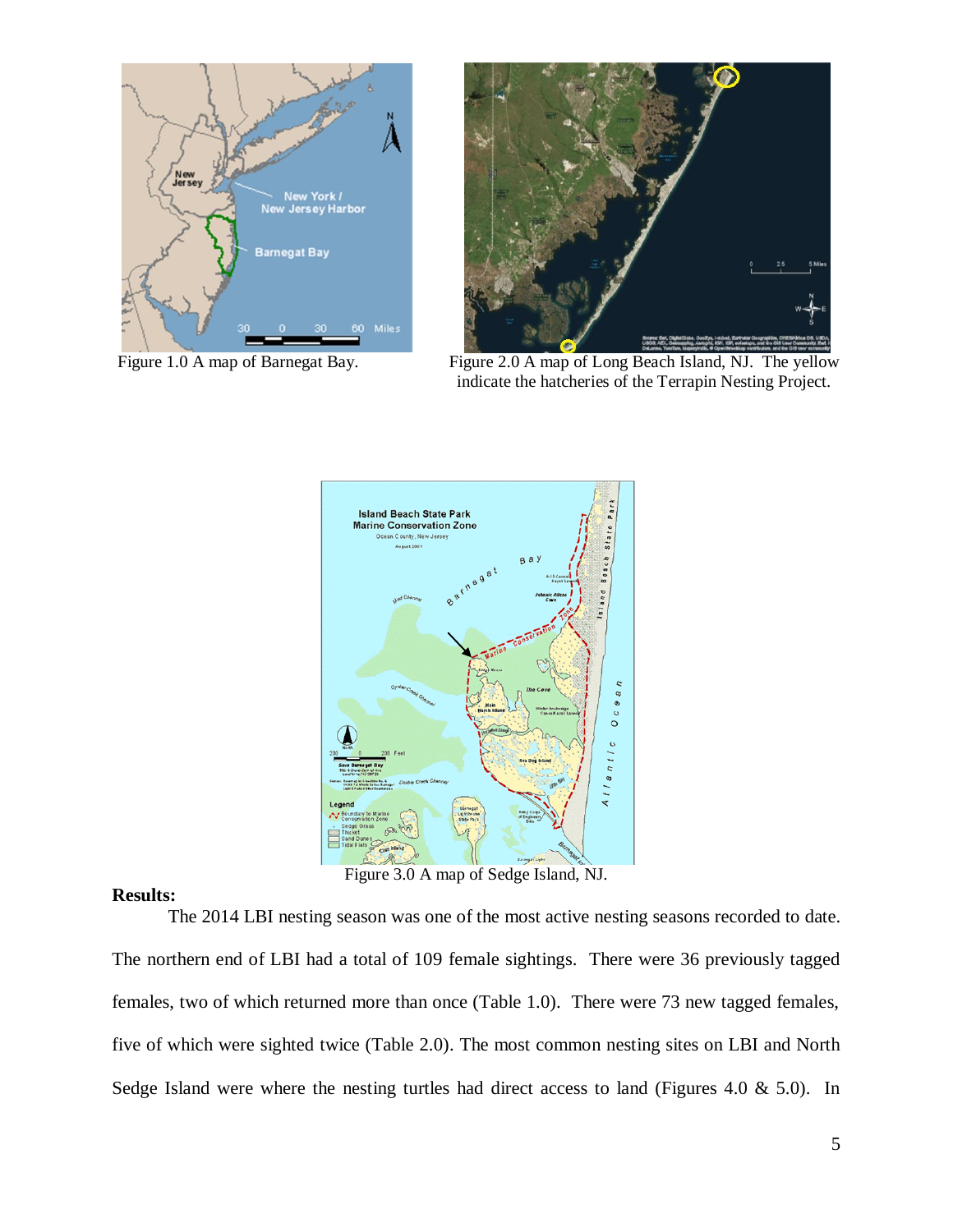order to assess growth of terrapin, this study compared weight to the straight-carapace length of individuals. The results revealed a positive  $(P < 0.0001)$  significant correlation (Figure 6.0). For North Sedge Island, the 2014 nesting season resulted in 74 captured female terrapins. Data has been recorded on Sedge Island since 2002; as a result, Sedge Island had many more previously tagged turtles than LBI, and only six newly tagged females (Table 3.0).

| <b>Individual</b> | Sighting 1 | <b>Sighting 2</b> | <b>Sighting 3</b>        |
|-------------------|------------|-------------------|--------------------------|
| <b>KNOWX</b>      | 6/10       | 6/23              | 7/15                     |
| АКМ               | 6/26       | 7/11              | $\overline{\phantom{0}}$ |

| <b>Individual</b> | <b>Sighting 1</b> | <b>Sighting 2</b> |  |
|-------------------|-------------------|-------------------|--|
| <b>ALMP</b>       | 6/10              | 7/11              |  |
| <b>ALMX</b>       | 6/10              | 6/30              |  |
| <b>BCLM</b>       | 6/12              | 6/17              |  |
| <b>HJLM</b>       | 6/17              | 7/9               |  |
| <b>BJKV</b>       | 6/26              | 7/11              |  |
| <b>LMOW</b>       | 6/27              | 7/15              |  |

Table 1.0 Previously identified returning females on LBI.

Table 2.0 Newly identified returning females on LBI.



Figure 4.0 Nesting sites along the northern end of LBI indicated in blue.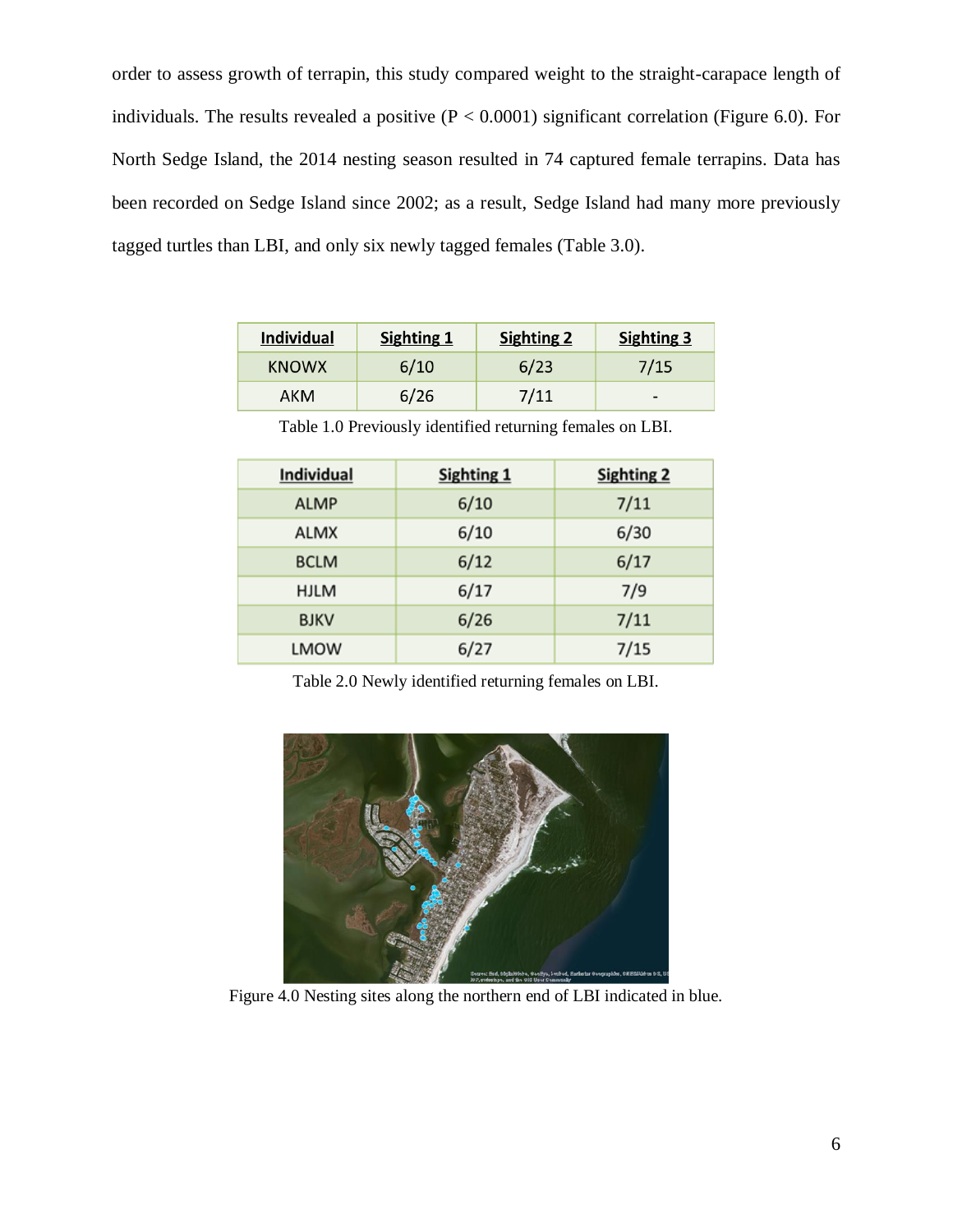

Figure 5.0. Nesting sites along North Sedge Island indicated in yellow.



Figure 6.0 Weight compared to Straight Carapace Length on LBI, NJ.

|       | <b>Total</b><br><b>Individuals</b> | <b>Previously</b><br>tagged | <b>Newly</b><br>tagged | <b>Mean SCL</b><br>(mm) | <b>Mean Clutch</b><br><b>Size</b> |
|-------|------------------------------------|-----------------------------|------------------------|-------------------------|-----------------------------------|
| LBI   | 109                                | 36                          | 73                     | 197.2                   | 12.9                              |
| Sedge | 74                                 | 68                          | b                      | 196.0                   | 12.6                              |

Table 3.0 The 2014 nesting season summary of LBI and Sedge Island, NJ.

### **Discussion:**

The New Jersey Shore during the summer months is a very popular vacation spot to many U.S. residents, as well as international tourists (www.VisitNJ.org). This study's results show that the 2014 nesting season on LBI was the most active to date. This positive trend may a result of the increased amount of public outreach and education. Signs were posted throughout LBI in public places and local businesses to educate the human population about the terrapin one. An exhibit highlighting diamondback terrapins was placed in the Barnegat Light House State Park Visitor's Center. The study's research efforts were augmented by observations of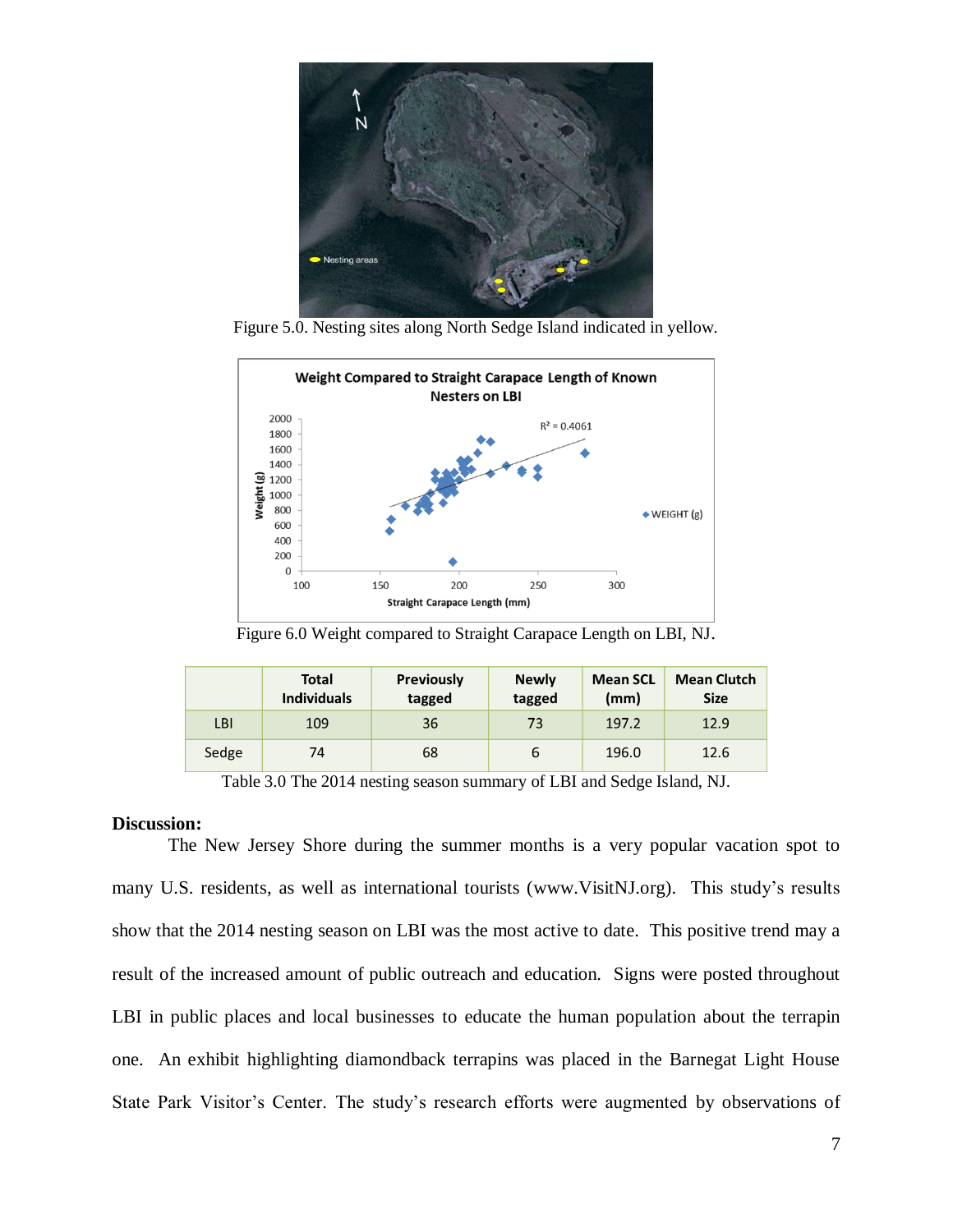local residents and vacationing pedestrians, many of whom observed a turtle while walking or bike riding. While the most common nesting sites on LBI and North Sedge Island were where the nesting turtles had direct access to land (Figures 4.0  $\&$  5.0), nesting females did not typically nest where there was a high volume of boat traffic or kayak launching and landing. This indicates that the nesting females prefer to nest in areas where there is limited human activity. In many instances on LBI, females came up private boat ramps in residential areas. Most commonly many turtles happened to come to land to nest in areas with a high volume of pedestrian traffic. We assume that the typically high and thick brush blocked the view of main pedestrian roadways to turtles and therefore the nesting females were unaware of human activity. The high volume of people may have aided in the increased number of reported sightings. Further conservation efforts are needed in these areas to educate the public to report sightings and to prevent road mortality. Although there were an increased number of reported sightings, there were many times where people had observed a turtle but did not call to report the turtle. In addition, there were a handful of incidences when an unidentified nesting female was located, but the research team was unable to mark the individual.

One of the main aspects of the team's research was to assess the overall health of the diamondback terrapin population on LBI. A positive correlation between weight and length may be used as an indication of health and growth of nesting females. When conducting this comparison there was a significant correlation between length and weight  $(P < 0.0001)$ . This indicates that the longer the individual the more they will weigh which is typical in healthy populations (Figure 6.0). Long Beach Island is approximately 2 miles south of North Sedge Island. When comparing the clutch size of LBI to North Sedge Island the resulting P value was less than 0.05 indicating that clutch sizes are not significantly different. Therefore it is possible that the turtles nesting on LBI are similar to those nesting on North Sedge Island.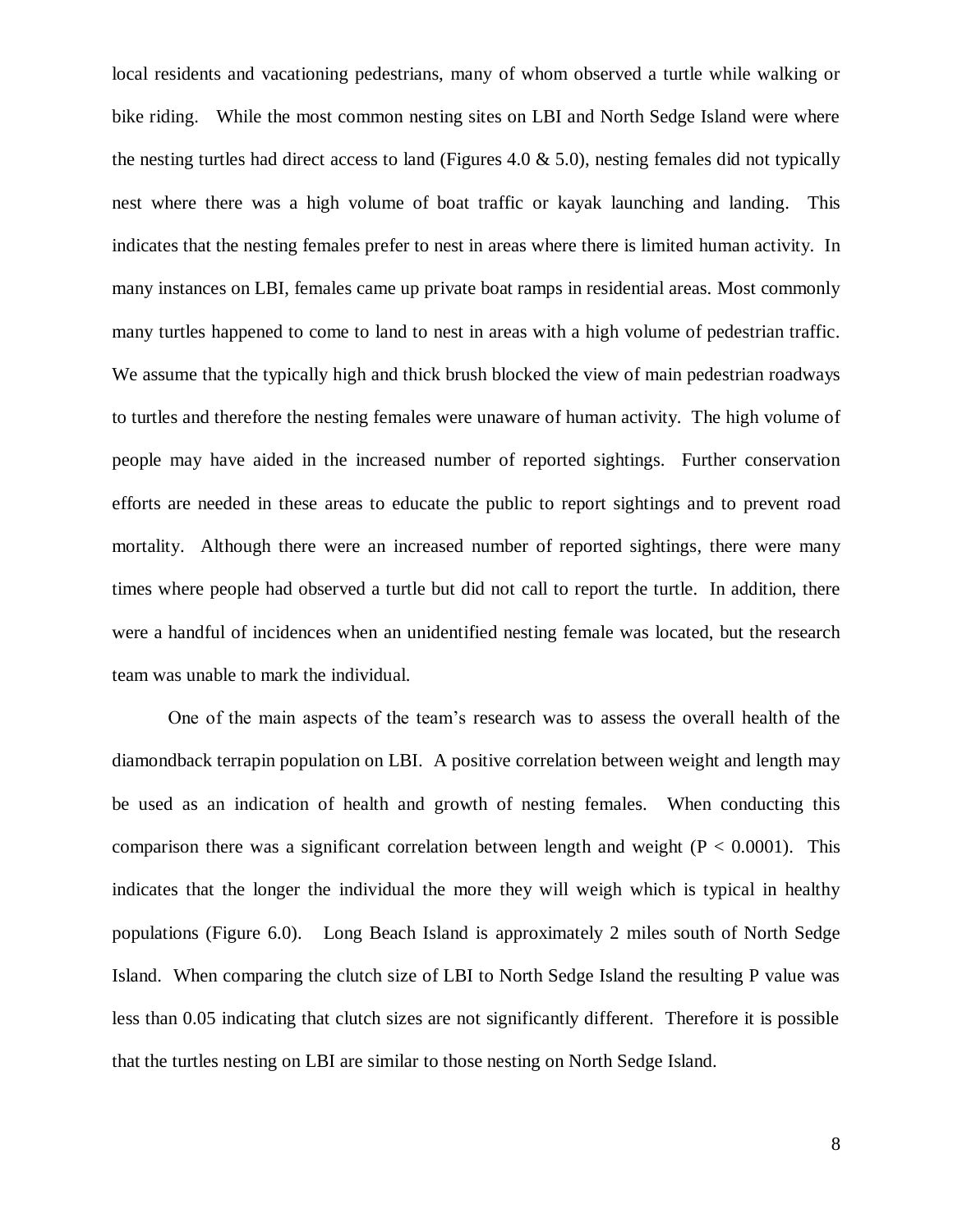Finally, we are continuing to strongly publicize our recommendations in order to minimize impacts to terrapins. During nesting season females typically will not come to shore if there are significant disturbances such as people or boats. Although it is unlikely that sensitive nesting beaches will close to the public during the summer months, limiting boat traffic and kayak launching around sensitive nesting areas will allow for more suitable nesting area to become available. Another issue discovered is that it is common practice for people to leave crab traps submerged for long periods of time. While the traps are submerged, terrapins may enter the traps to feed on bait and are unable to escape, leading to drowning (Roosenburg & Green, 2000). The use By-catch Reduction Devices when crabbing will reduce the amount of terrapins caught in traps. Our most impactful recommendation is that residents on LBI near high density nesting areas convert a section of their yards to sand. On LBI, many homes have a clay substrate or weed filter paper covered in stones used for landscaping. These common landscaping techniques greatly inhibit terrapin nesting. Terrapins may attempt to nest several times before selecting a nest site location (Burger 1977; Standing et al. 1999). If common landscaping techniques are used, the females must increase their nesting attempts and become stressed. The reduction or elimination of these landscaping techniques will allow more areas for the terrapins to nest as there are no protected beaches on LBI. Overall, this study highlighted the barriers faced by terrapins seeking to nest on Long Beach Island and North Sedge Island, and provides some understanding of simple activities that can be undertaken by the local community to improve the improve the long term viability of the New Jersey terrapin population.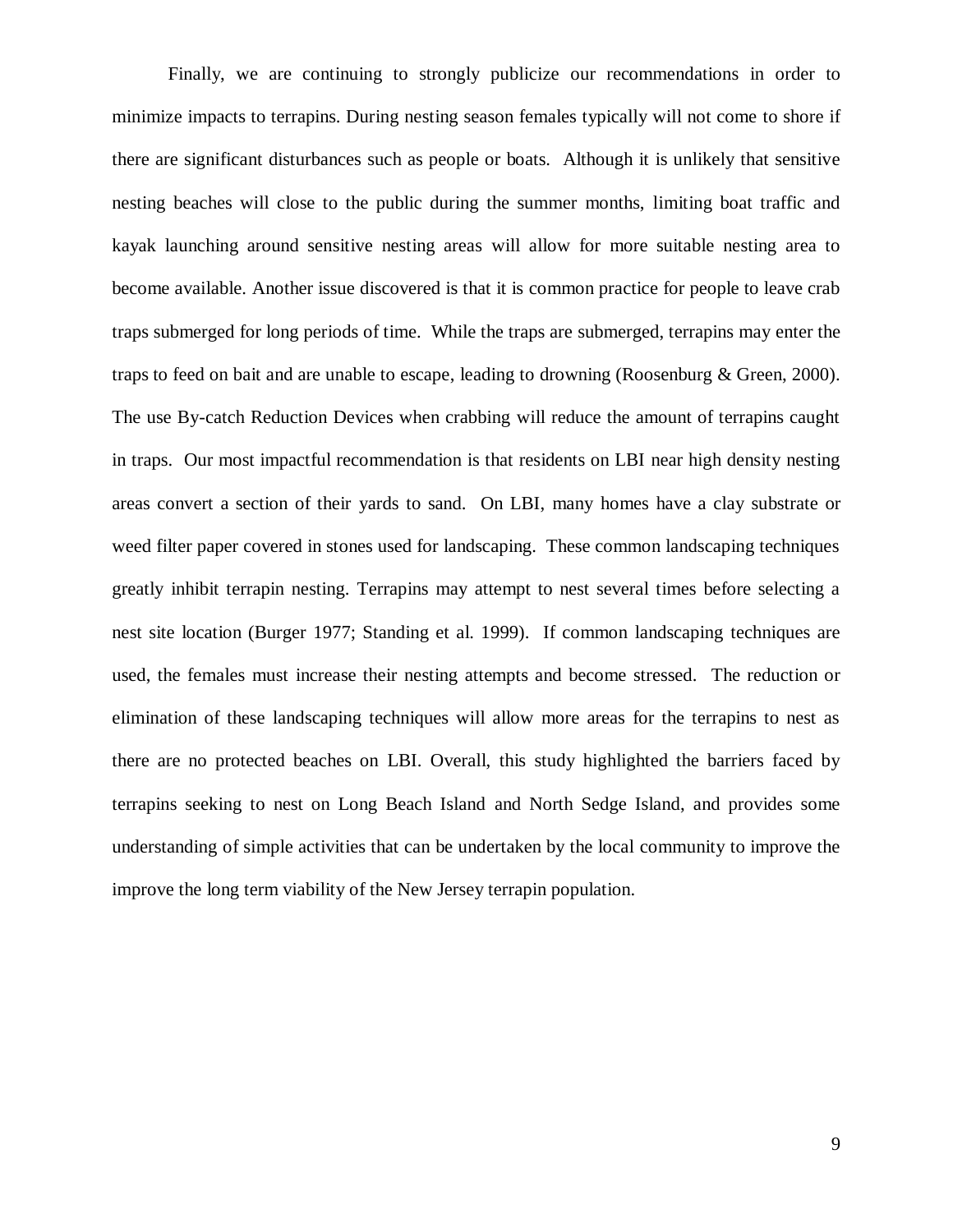# **Literature Cited**

- Blanvillain, G., Schwenter, J. A., Day, R. D., Point, D., Christopher, S. J., Roumillat, W. A., and Owens, D. W. (2007). Diamondback terrapins, *Malaclemys terrapin*, as a sentinel species for monitoring mercury pollution of estuarine systems in South Carolina and Georgia, USA. *Environmental toxicology and chemistry*, *26*(7), 1441-1450.
- Buhlmann, K.A. and Tuberville, T.D. 1998. Use of passive integrated transponder (PIT) tags for making smal freshwater turtles. Chelonian Conservation and Biology 3(1): 102-104.
- Burger, J. 1976. Behavior of hatchling diamondback terrapins (*Malaclemys terrapin*) in the field. Copeia 4: 742-748.
- Burger, J. 1977. Determinants of hatching success in diamondback terrapin, *Malaclemys terrapin*. American Midland Naturalist 444-464.
- Feinberg, J. A., and Burke, R. L. (2003). Nesting ecology and predation of diamondback terrapins, *Malaclemys terrapin*, at Gateway National Recreation Area, New York. Journal of Herpetology 37(3), 517-526.
- Gibbions, J.W., Lovich, J.E., Tucker, A.D., FitzSimmons, N.N, and Greene, J.L. 2001. Demographic and ecological factors affecting conservation and management of the diamondback terrapin (*Malaclemys terrapin*) in South Carolina. Chelonian Conservation and Biology 4(1): 66-74.
- Joyal, L.A., McCollough, M., and Hunter, M.I. Jr. 2001. Landscape ecology approaches to wetlands species conservation: a case study of two turtle species in souther Maine. Conservation Biology 15:1775-1762.
- Roosenburg, W.M. 1996. Maternal conditions and nest site choice: an alternative for the maintenance of environmental sex determination? American Zoologist 36:157-168.
- Roosenburg, W.M. and K.C. Kelley. 1996. The effect of egg size and incubation temperature on growth in the turtles, *Malaclemys terrapin*. Journal of Herpetology 30: 198-204.
- Roosenburg, W. M., and Dunham, A. E. 1997. Allocation of reproductive output: egg-and clutch-size variation in the diamondback terrapin. Copeia 290-297.
- Roosenburg, W. M., & Green, J. P. (2000). Impact of a bycatch reduction device on diamondback terrapin and blue crab capture in crab pots. Ecological Applications 10(3): 882-889.
- Sierra Club. 2014. Terrapin Nesting Project. Retrieved from http://content.sierraclub.org/grassrootsnetwork/teams/terrapin-nesting-project-0
- Southern Ocean County Chamber of Commerce, Inc. (2014). Long Beach Island Region NJ. Retrieved from http://www.visitlbiregion.com/

Standing K.L, Herman, T.B., and Morrison, I.P. 1999. Nesting ecology of Blanding's turtle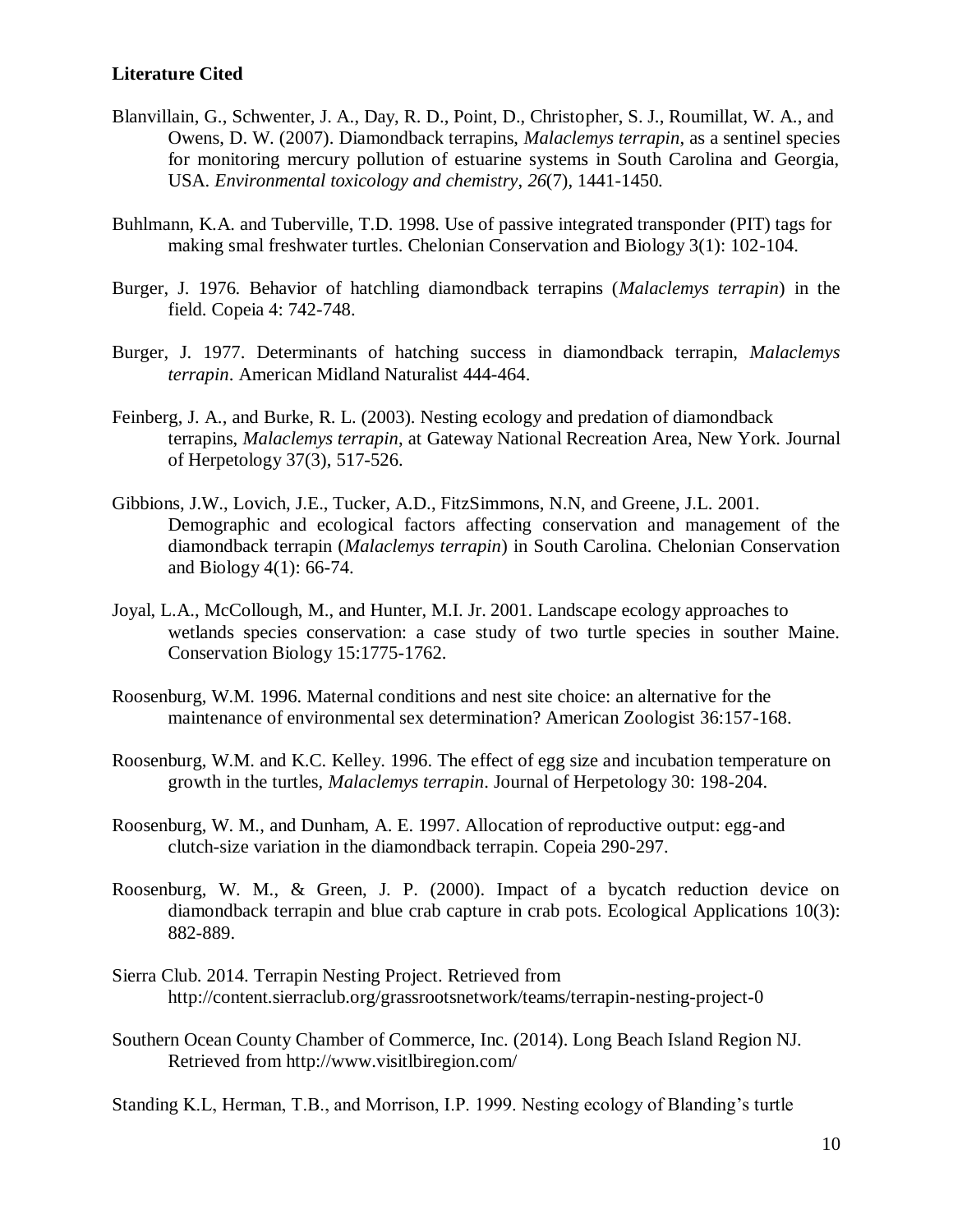(*Emydoidea blandingii*) in Nova Scotia, the northeastern limin of the specie's range. Canadian Journal of Zoology 77 (10):1609-1614.

State of New Jersey Division of Travel and Tourism, www.VisitNJ.org

- United States Environmental Protection Agency. (March 06, 2012). Water: Estuaries and Coastal Watersheds. Retrieved from http://water.epa.gov/type/oceb/nep/about.cfm
- Wnek, J. P. 2010. Anthropogenic impacts on the reproductive ecology of the diamondback terrapin, *Malaclemys terrapin* (Doctoral dissertation, Drexel University).